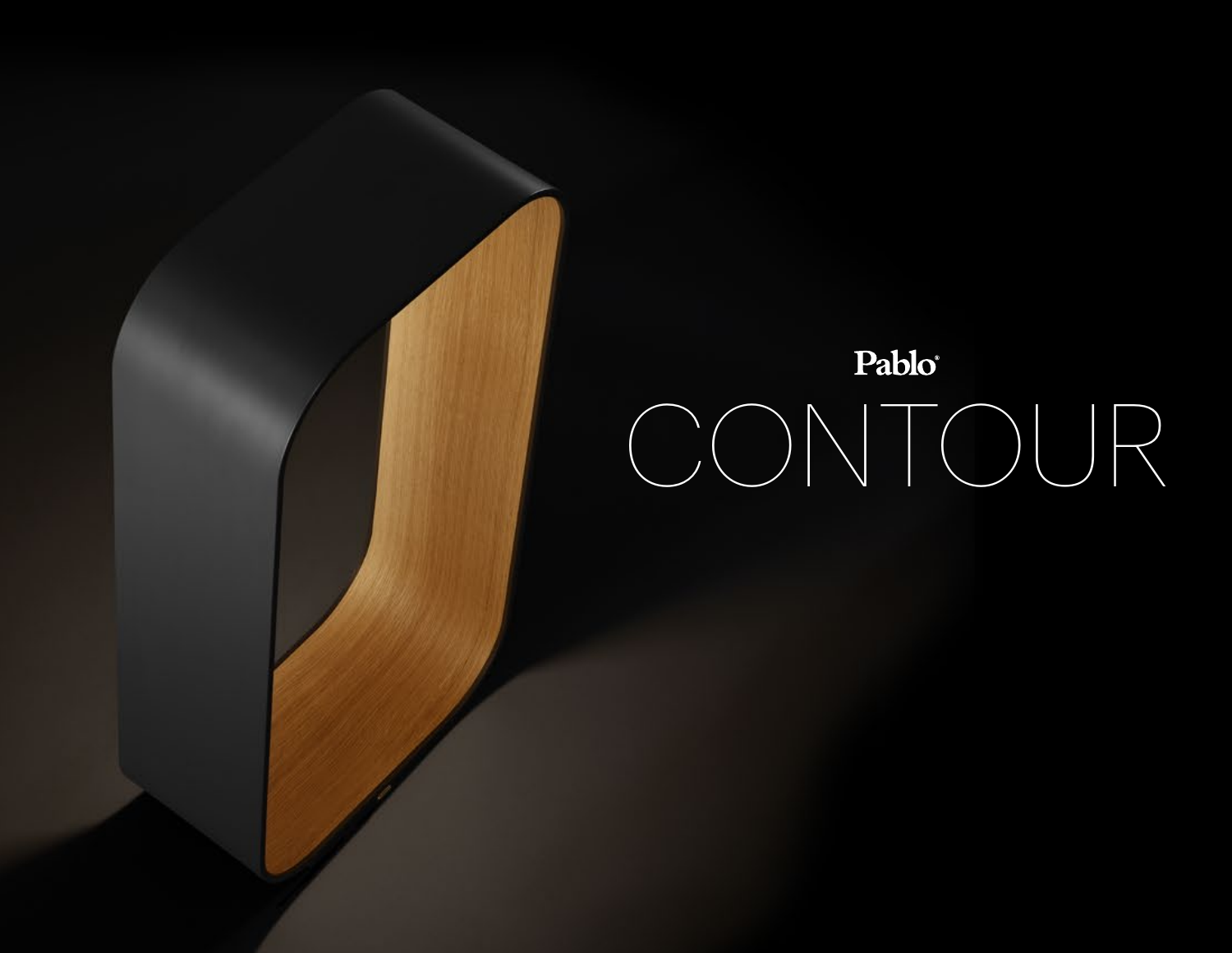# **CONTOUR**

#### **DESCRIPTION**

The Contour collection is a revealing open framed family of table and floor standing luminaries that capture their warm LED illumination within a remarkably slender formed aluminum structure. Contour provides an inviting resting place for your personal belongings with rich woven fabric or hardwood interiors, and offers a convenient home to charge mobile devices with its integrated USB port.

### DESIGNER

Pablo Studio 2015

#### MATERIALS

- Aluminum body
- Polycarbonate lens assembly
- Wood or fabric interior
- ABS base (Contour Table only)
- Steel base (Contour Floor only)
- Fabric cord

#### FEATURES

- Full range dim control
- USB charging port (Contour Table)
- Glare-free illumination

#### SPECIFICATIONS

- Voltage: 120-240V 60Hz
- Power consumption: 9W (Table) 16.5W (Floor)
- Color temperature: 3000K
- Luminosity: 780(TBL) 1800(FLR) Lumens
- Luminaire efficacy: 84(TBL) 109(FLR) Lumens/Watt
- Color Rendition Index: 90+ CRI
- 50K hour lifespan
- Table cord length: 8' (244cm)
- Floor cord length: 9' (274cm)
- Global multi-plug adapter available
- Certifications: ETL, CE, RoHS
- Patent pending